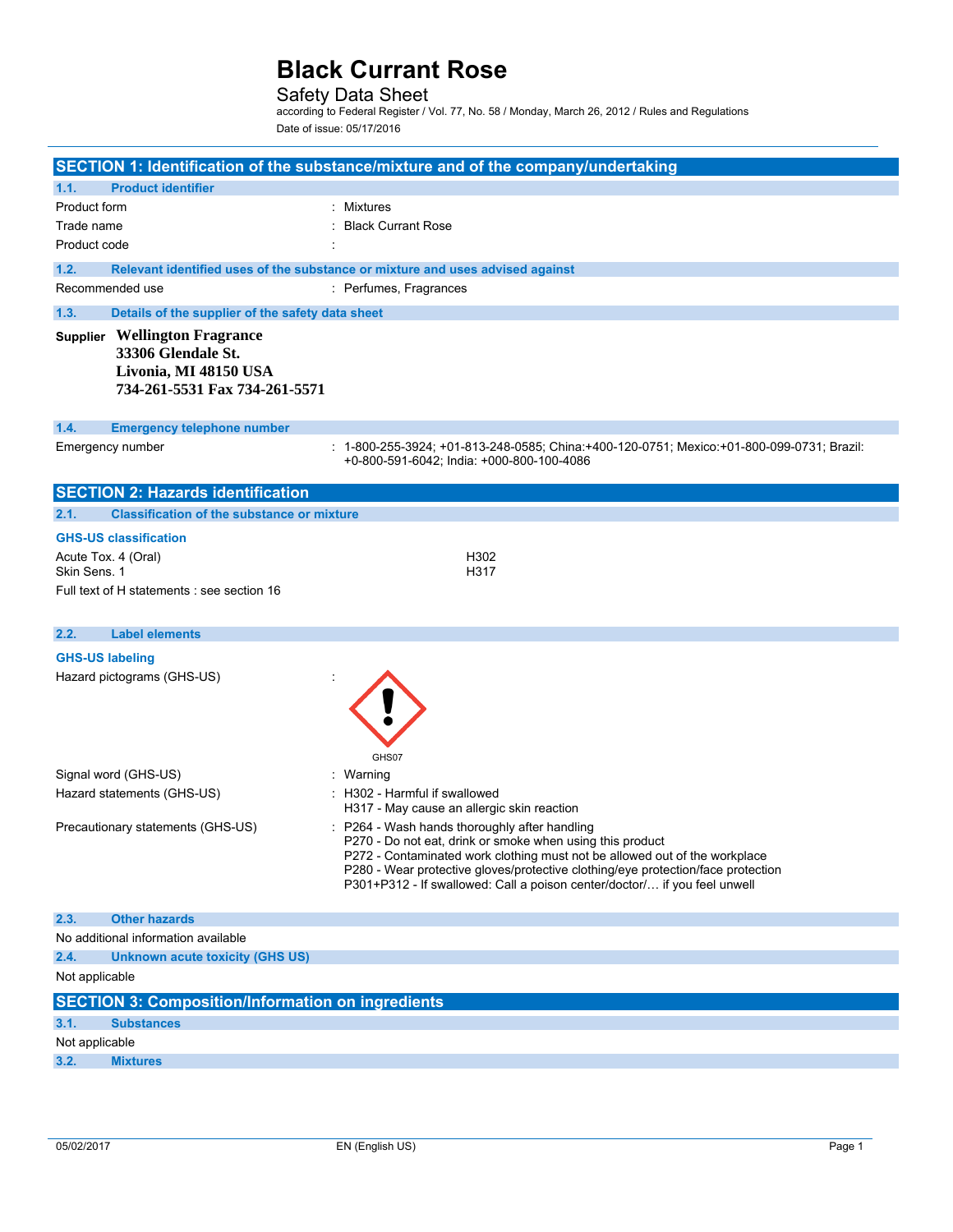### Safety Data Sheet

according to Federal Register / Vol. 77, No. 58 / Monday, March 26, 2012 / Rules and Regulations

| <b>Name</b>             | <b>Product identifier</b> | $\frac{9}{6}$          | <b>GHS-US classification</b>                                                                                                                                                                                   |
|-------------------------|---------------------------|------------------------|----------------------------------------------------------------------------------------------------------------------------------------------------------------------------------------------------------------|
| Benzyl benzoate         | (CAS-No.) 120-51-4        | $10 - 40$              | Acute Tox. 4 (Oral), H302                                                                                                                                                                                      |
| Hexyl cinnamic aldehyde | (CAS-No.) 101-86-0        | $2.6133 -$<br>11.0433  | Skin Sens. 1B, H317<br>Aquatic Chronic 2, H411                                                                                                                                                                 |
| Linalyl acetate         | (CAS-No.) 115-95-7        | $1.2896 -$<br>5.4496   | Flam. Lig. 4, H227<br>Skin Irrit. 2, H315<br>Eye Irrit. 2A, H319                                                                                                                                               |
| Turpentine oil          | (CAS-No.) 8006-64-2       | $0.1 - 1$              | Flam. Lig. 3, H226<br>Acute Tox. 4 (Oral), H302<br>Acute Tox. 4 (Dermal), H312<br>Acute Tox. 4 (Inhalation), H332<br>Skin Irrit. 2. H315<br>Skin Sens. 1, H317<br>Asp. Tox. 1, H304<br>Aquatic Chronic 2, H411 |
| beta-Pinene             | (CAS-No.) 127-91-3        | $0.07298 -$<br>0.32168 | Flam. Lig. 3, H226<br>Skin Irrit. 2, H315<br>Skin Sens. 1, H317<br>Asp. Tox. 1, H304                                                                                                                           |

### Allergen report available upon request.

Full text of H-phrases: see section 16

|        | <b>SECTION 4: First aid measures</b>                                       |                                                                                                                                                                                                                                                                                                                                                                          |
|--------|----------------------------------------------------------------------------|--------------------------------------------------------------------------------------------------------------------------------------------------------------------------------------------------------------------------------------------------------------------------------------------------------------------------------------------------------------------------|
| 4.1.   | <b>Description of first aid measures</b>                                   |                                                                                                                                                                                                                                                                                                                                                                          |
|        | First-aid measures general                                                 | : Never give anything by mouth to an unconscious person. If you feel unwell, seek medical<br>advice (show the label where possible).                                                                                                                                                                                                                                     |
|        | First-aid measures after inhalation                                        | Allow victim to breathe fresh air. Allow the victim to rest.                                                                                                                                                                                                                                                                                                             |
|        | First-aid measures after skin contact                                      | Wash with plenty of soap and water. If skin irritation or rash occurs: Get medical<br>advice/attention. Specific treatment (see  on this label). Wash contaminated clothing before<br>reuse. Remove affected clothing and wash all exposed skin area with mild soap and water,<br>followed by warm water rinse. If skin irritation occurs: Get medical advice/attention. |
|        | First-aid measures after eye contact                                       | Rinse immediately with plenty of water. Obtain medical attention if pain, blinking or redness<br>persists.                                                                                                                                                                                                                                                               |
|        | First-aid measures after ingestion                                         | Rinse mouth. Call a POISON CENTER or doctor/physician if you feel unwell. Do NOT induce<br>vomiting. Obtain emergency medical attention.                                                                                                                                                                                                                                 |
| 4.2.   | Most important symptoms and effects, both acute and delayed                |                                                                                                                                                                                                                                                                                                                                                                          |
|        | Symptoms/effects                                                           | : Not expected to present a significant hazard under anticipated conditions of normal use.                                                                                                                                                                                                                                                                               |
|        | Symptoms/effects after inhalation                                          | May cause an allergic skin reaction.                                                                                                                                                                                                                                                                                                                                     |
|        | Symptoms/effects after ingestion                                           | : Swallowing a small quantity of this material will result in serious health hazard.                                                                                                                                                                                                                                                                                     |
| 4.3.   | Indication of any immediate medical attention and special treatment needed |                                                                                                                                                                                                                                                                                                                                                                          |
|        | No additional information available                                        |                                                                                                                                                                                                                                                                                                                                                                          |
|        |                                                                            |                                                                                                                                                                                                                                                                                                                                                                          |
|        |                                                                            |                                                                                                                                                                                                                                                                                                                                                                          |
| 5.1.   | <b>SECTION 5: Firefighting measures</b><br><b>Extinguishing media</b>      |                                                                                                                                                                                                                                                                                                                                                                          |
|        | Suitable extinguishing media                                               | : Foam. Dry powder. Carbon dioxide. Water spray. Sand.                                                                                                                                                                                                                                                                                                                   |
|        | Unsuitable extinguishing media                                             | : Do not use a heavy water stream.                                                                                                                                                                                                                                                                                                                                       |
| 5.2.   | Special hazards arising from the substance or mixture                      |                                                                                                                                                                                                                                                                                                                                                                          |
|        | No additional information available                                        |                                                                                                                                                                                                                                                                                                                                                                          |
| 5.3.   | <b>Advice for firefighters</b>                                             |                                                                                                                                                                                                                                                                                                                                                                          |
|        | Firefighting instructions                                                  | : Use water spray or fog for cooling exposed containers. Exercise caution when fighting any<br>chemical fire. Prevent fire-fighting water from entering environment.                                                                                                                                                                                                     |
|        | Protection during firefighting                                             | : Do not enter fire area without proper protective equipment, including respiratory protection.                                                                                                                                                                                                                                                                          |
|        | <b>SECTION 6: Accidental release measures</b>                              |                                                                                                                                                                                                                                                                                                                                                                          |
| 6.1.   | Personal precautions, protective equipment and emergency procedures        |                                                                                                                                                                                                                                                                                                                                                                          |
| 6.1.1. |                                                                            |                                                                                                                                                                                                                                                                                                                                                                          |
|        | For non-emergency personnel<br>Emergency procedures                        | : Evacuate unnecessary personnel.                                                                                                                                                                                                                                                                                                                                        |
|        |                                                                            |                                                                                                                                                                                                                                                                                                                                                                          |
| 6.1.2. | For emergency responders<br>Protective equipment                           | : Equip cleanup crew with proper protection.                                                                                                                                                                                                                                                                                                                             |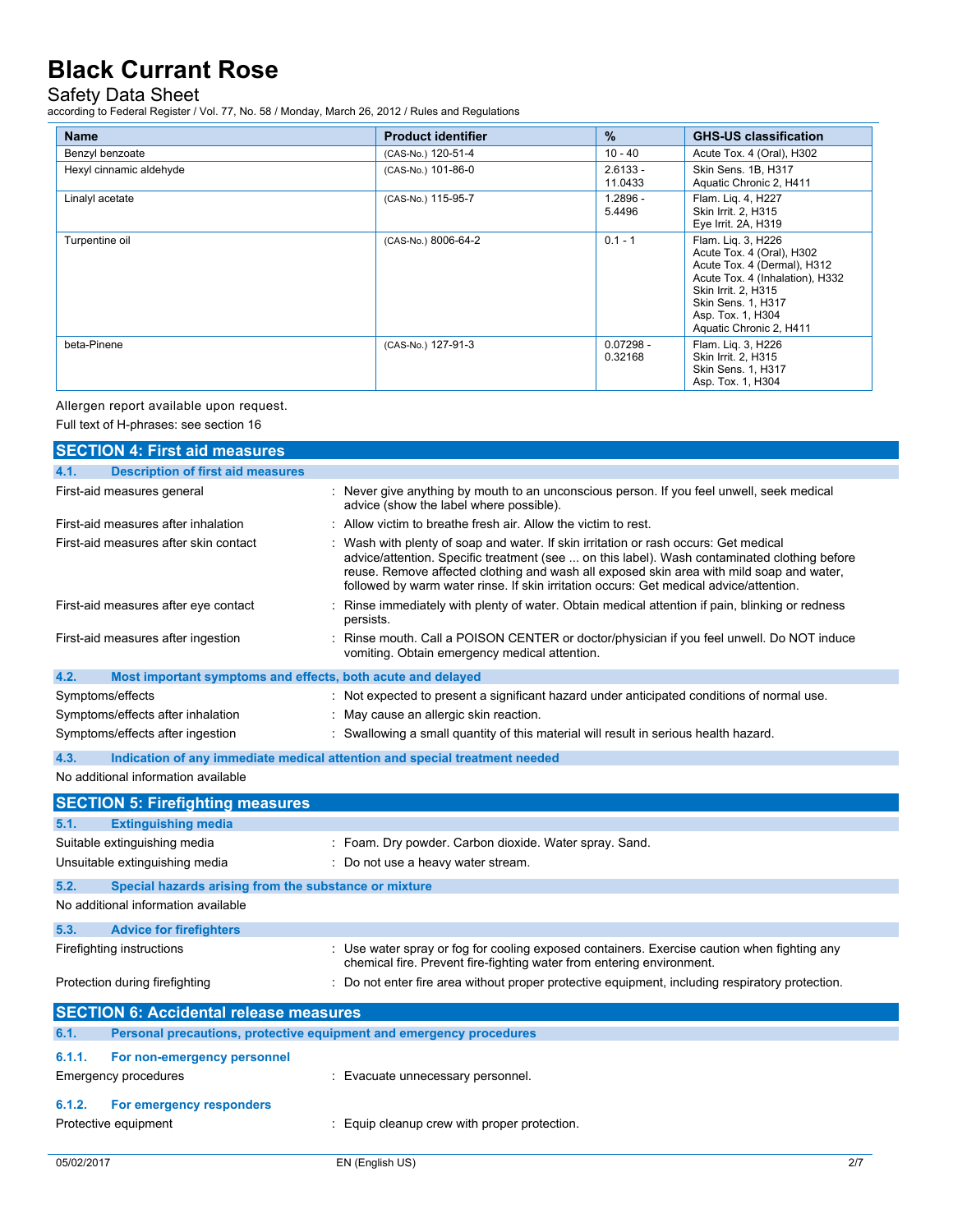### Safety Data Sheet

| Safety Data Sheet<br>according to Federal Register / Vol. 77, No. 58 / Monday, March 26, 2012 / Rules and Regulations |                                                                                                                                                                                                                                                        |
|-----------------------------------------------------------------------------------------------------------------------|--------------------------------------------------------------------------------------------------------------------------------------------------------------------------------------------------------------------------------------------------------|
| Emergency procedures                                                                                                  | : Ventilate area.                                                                                                                                                                                                                                      |
| 6.2.<br><b>Environmental precautions</b>                                                                              |                                                                                                                                                                                                                                                        |
| Prevent entry to sewers and public waters. Notify authorities if liquid enters sewers or public waters.               |                                                                                                                                                                                                                                                        |
| 6.3.<br>Methods and material for containment and cleaning up                                                          |                                                                                                                                                                                                                                                        |
| Methods for cleaning up                                                                                               | : Soak up spills with inert solids, such as clay or diatomaceous earth as soon as possible. Collect<br>spillage. Store away from other materials.                                                                                                      |
| <b>Reference to other sections</b><br>6.4.                                                                            |                                                                                                                                                                                                                                                        |
| See Heading 8. Exposure controls and personal protection.                                                             |                                                                                                                                                                                                                                                        |
| <b>SECTION 7: Handling and storage</b>                                                                                |                                                                                                                                                                                                                                                        |
| <b>Precautions for safe handling</b><br>7.1.                                                                          |                                                                                                                                                                                                                                                        |
| Precautions for safe handling                                                                                         | : Avoid breathing dust/fume/gas/mist/vapors/spray. Wash hands and other exposed areas with<br>mild soap and water before eating, drinking or smoking and when leaving work. Provide good<br>ventilation in process area to prevent formation of vapor. |
| Hygiene measures                                                                                                      | Do not eat, drink or smoke when using this product. Wash hands thoroughly after handling.<br>Contaminated work clothing should not be allowed out of the workplace. Wash contaminated<br>clothing before reuse.                                        |
| 7.2.<br>Conditions for safe storage, including any incompatibilities                                                  |                                                                                                                                                                                                                                                        |
| Storage conditions                                                                                                    | : Keep only in the original container in a cool, well ventilated place away from : Keep away from<br>heat, hot surfaces, sparks, open flames and other ignition sources. No smoking. Keep<br>container closed when not in use.                         |
| Incompatible products                                                                                                 | : Strong bases. Strong acids.                                                                                                                                                                                                                          |
| Incompatible materials                                                                                                | : Sources of ignition. Direct sunlight.                                                                                                                                                                                                                |
| Storage temperature                                                                                                   | : 25 °C                                                                                                                                                                                                                                                |
| Storage area                                                                                                          | Store in a well-ventilated place. Store away from heat.                                                                                                                                                                                                |
| Special rules on packaging                                                                                            | Store in a closed container.                                                                                                                                                                                                                           |
| Packaging materials                                                                                                   | : Do not store in corrodable metal.                                                                                                                                                                                                                    |
| <b>Consiliand unalel</b><br>72                                                                                        |                                                                                                                                                                                                                                                        |

#### **7.3. Specific end use(s)**

No additional information available

# **SECTION 8: Exposure controls/personal protection**

### **8.1. Control parameters**

No additional information available

| 8.2.<br><b>Exposure controls</b> |                                          |
|----------------------------------|------------------------------------------|
| Personal protective equipment    | : Avoid all unnecessary exposure.        |
| Hand protection                  | : Wear protective gloves.                |
| Eye protection                   | : Chemical goggles or safety glasses.    |
| Respiratory protection           | : Wear appropriate mask.                 |
| Other information                | : Do not eat, drink or smoke during use. |
|                                  |                                          |

# **SECTION 9: Physical and chemical properties**

| 9.1.<br>Information on basic physical and chemical properties |                                        |
|---------------------------------------------------------------|----------------------------------------|
| Physical state                                                | : Liquid                               |
| Color                                                         | : light yellow amber                   |
| Odor                                                          | : Floral                               |
| Odor threshold                                                | : No data available                    |
| рH                                                            | : No data available                    |
| Relative evaporation rate (butyl acetate=1)                   | : No data available                    |
| Melting point                                                 | : No data available                    |
| Freezing point                                                | : No data available                    |
| Boiling point                                                 | : No data available                    |
| Flash point                                                   | $:$ > 93.33 °C (closed cup) ASTM D7094 |
|                                                               |                                        |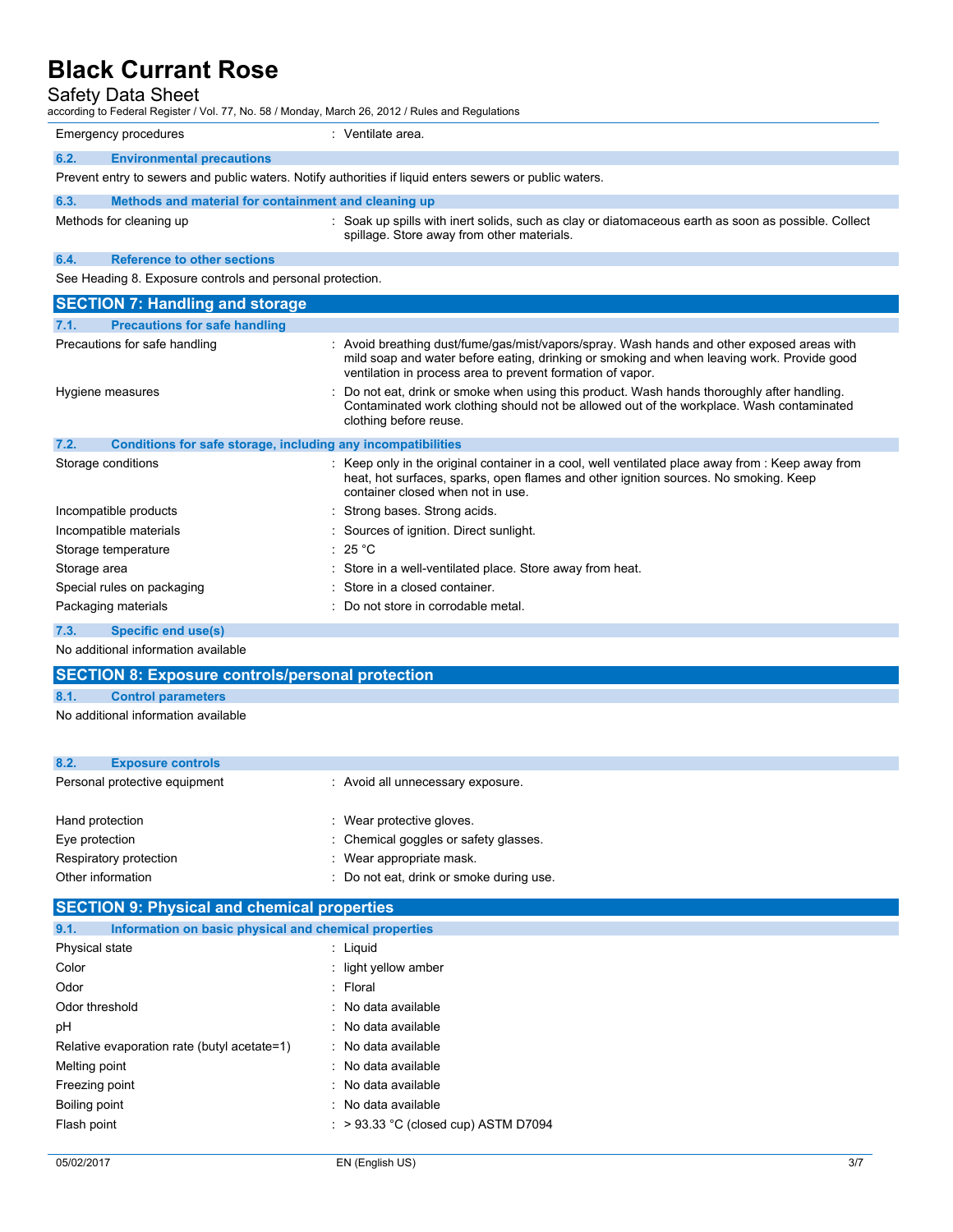# Safety Data Sheet

according to Federal Register / Vol. 77, No. 58 / Monday, March 26, 2012 / Rules and Regulations

| Auto-ignition temperature       | No data available |
|---------------------------------|-------------------|
| Decomposition temperature       | No data available |
| Flammability (solid, gas)       | No data available |
| Vapor pressure                  | No data available |
| Relative vapor density at 20 °C | No data available |
| Relative density                | No data available |
| Solubility                      |                   |
| Log Pow                         | No data available |
| Log Kow                         | No data available |
| Viscosity, kinematic            | No data available |
| Viscosity, dynamic              | No data available |
| <b>Explosive properties</b>     | No data available |
| Oxidizing properties            | No data available |
| <b>Explosion limits</b>         | No data available |

**9.2. Other information**

No additional information available

|                  | <b>SECTION 10: Stability and reactivity</b>          |
|------------------|------------------------------------------------------|
| 10.1.            | <b>Reactivity</b>                                    |
|                  | No additional information available                  |
| 10.2.            | <b>Chemical stability</b>                            |
| Not established. |                                                      |
| 10.3.            | <b>Possibility of hazardous reactions</b>            |
| Not established. |                                                      |
| 10.4.            | <b>Conditions to avoid</b>                           |
|                  | Direct sunlight. Extremely high or low temperatures. |
| 10.5.            | <b>Incompatible materials</b>                        |
|                  | Strong acids. Strong bases.                          |
| 10.6.            | <b>Hazardous decomposition products</b>              |
|                  | fume, Carbon monoxide, Carbon dioxide,               |

# **SECTION 11: Toxicological information**

**11.1. Information on toxicological effects**

| Acute toxicity                                         | Oral: Harmful if swallowed.                                                               |     |
|--------------------------------------------------------|-------------------------------------------------------------------------------------------|-----|
| <b>Black Currant Rose #19307F</b>                      |                                                                                           |     |
| ATE US (oral)                                          | 689.575 mg/kg body weight                                                                 |     |
| Skin corrosion/irritation                              | Not classified                                                                            |     |
| Serious eye damage/irritation                          | Not classified                                                                            |     |
| Respiratory or skin sensitization                      | : May cause an allergic skin reaction.                                                    |     |
| Germ cell mutagenicity                                 | Not classified                                                                            |     |
| Carcinogenicity                                        | Not classified                                                                            |     |
| <b>Black Currant Rose #19307F</b>                      |                                                                                           |     |
| Reproductive toxicity                                  | Not classified                                                                            |     |
| STOT-single exposure                                   | : Not classified                                                                          |     |
| <b>Black Currant Rose #19307F</b>                      |                                                                                           |     |
| STOT-repeated exposure                                 | Not classified                                                                            |     |
| Aspiration hazard                                      | : Not classified                                                                          |     |
| Potential Adverse human health effects and<br>symptoms | : Harmful if swallowed. Based on available data, the classification criteria are not met. |     |
| Symptoms/effects after inhalation                      | : May cause an allergic skin reaction.                                                    |     |
| Symptoms/effects after ingestion                       | Swallowing a small quantity of this material will result in serious health hazard.        |     |
| 05/02/2017                                             | EN (English US)                                                                           | 4/7 |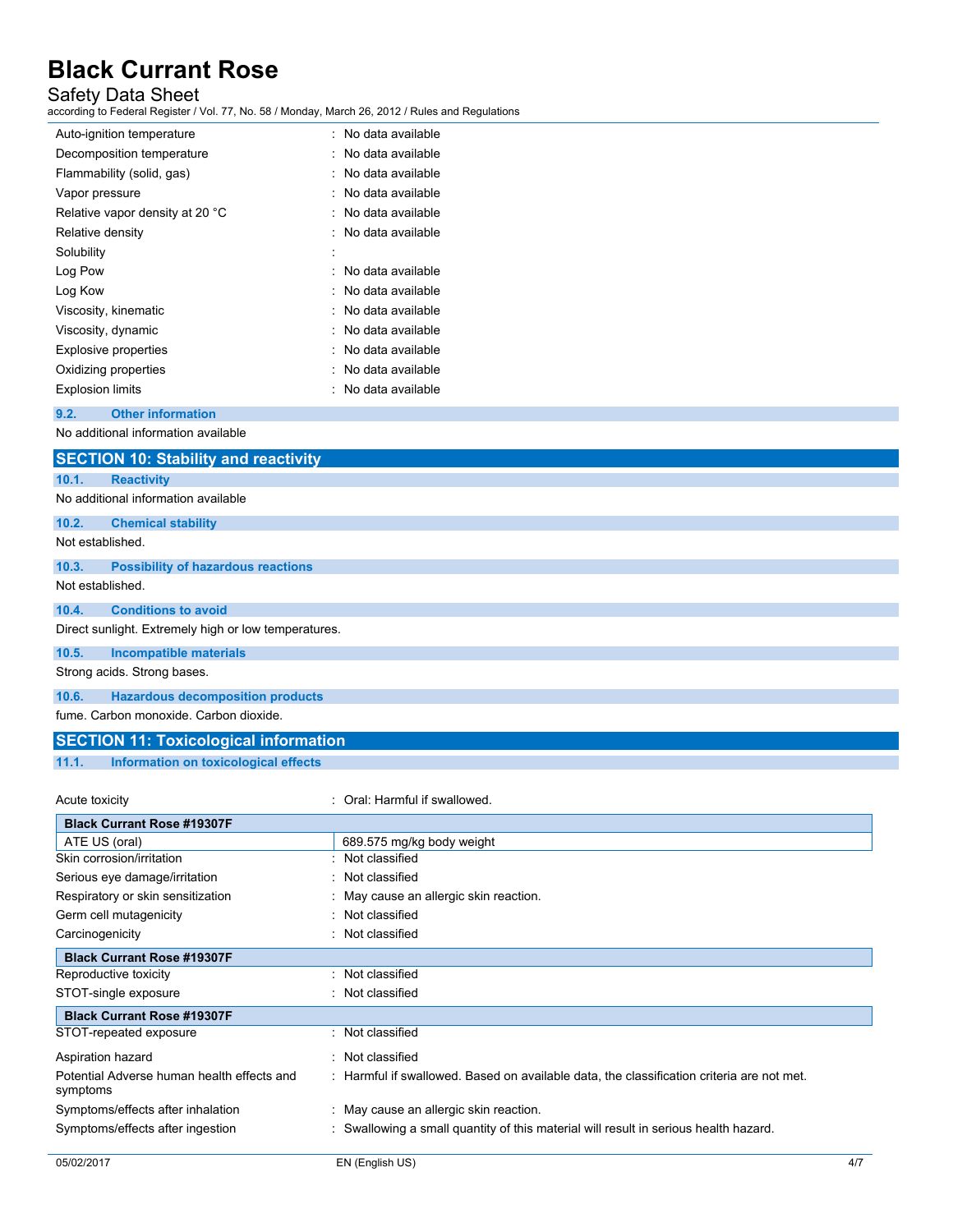# Safety Data Sheet

according to Federal Register / Vol. 77, No. 58 / Monday, March 26, 2012 / Rules and Regulations

| <b>SECTION 12: Ecological information</b>     |                                                                                                                                                                                                                                                                                                           |
|-----------------------------------------------|-----------------------------------------------------------------------------------------------------------------------------------------------------------------------------------------------------------------------------------------------------------------------------------------------------------|
| <b>Toxicity</b><br>12.1.                      |                                                                                                                                                                                                                                                                                                           |
| No additional information available           |                                                                                                                                                                                                                                                                                                           |
| 12.2.<br><b>Persistence and degradability</b> |                                                                                                                                                                                                                                                                                                           |
| <b>Black Currant Rose #19307F</b>             |                                                                                                                                                                                                                                                                                                           |
| Persistence and degradability                 | Not established.                                                                                                                                                                                                                                                                                          |
| 12.3.<br><b>Bioaccumulative potential</b>     |                                                                                                                                                                                                                                                                                                           |
| <b>Black Currant Rose #19307F</b>             |                                                                                                                                                                                                                                                                                                           |
| Bioaccumulative potential                     | Not established.                                                                                                                                                                                                                                                                                          |
| 12.4.<br><b>Mobility in soil</b>              |                                                                                                                                                                                                                                                                                                           |
| No additional information available           |                                                                                                                                                                                                                                                                                                           |
| 12.5.<br><b>Other adverse effects</b>         |                                                                                                                                                                                                                                                                                                           |
| Effect on ozone layer                         | : No additional information available                                                                                                                                                                                                                                                                     |
| Effect on the global warming                  | : No known effects from this product.                                                                                                                                                                                                                                                                     |
|                                               |                                                                                                                                                                                                                                                                                                           |
| Other information                             | : Avoid release to the environment.                                                                                                                                                                                                                                                                       |
| <b>SECTION 13: Disposal considerations</b>    |                                                                                                                                                                                                                                                                                                           |
| <b>Waste treatment methods</b><br>13.1.       |                                                                                                                                                                                                                                                                                                           |
| Product/Packaging disposal recommendations    | : Dispose of contents/container in accordance with local/national laws and regulations. Dispose<br>in a safe manner in accordance with local/national regulations.                                                                                                                                        |
| Ecology - waste materials                     | : Avoid release to the environment.                                                                                                                                                                                                                                                                       |
| <b>SECTION 14: Transport information</b>      |                                                                                                                                                                                                                                                                                                           |
| In accordance with DOT                        |                                                                                                                                                                                                                                                                                                           |
| Not regulated for transport                   |                                                                                                                                                                                                                                                                                                           |
| <b>Additional information</b>                 |                                                                                                                                                                                                                                                                                                           |
| Other information                             | : No supplementary information available.                                                                                                                                                                                                                                                                 |
|                                               |                                                                                                                                                                                                                                                                                                           |
| <b>ADR</b>                                    |                                                                                                                                                                                                                                                                                                           |
| No additional information available           |                                                                                                                                                                                                                                                                                                           |
| <b>Transport by sea</b>                       |                                                                                                                                                                                                                                                                                                           |
| No additional information available           |                                                                                                                                                                                                                                                                                                           |
| Air transport                                 |                                                                                                                                                                                                                                                                                                           |
| No additional information available           |                                                                                                                                                                                                                                                                                                           |
| <b>SECTION 15: Regulatory information</b>     |                                                                                                                                                                                                                                                                                                           |
| 15.1. US Federal regulations                  |                                                                                                                                                                                                                                                                                                           |
| Substances Control Act (TSCA) inventory.      | All components of this product are listed, or excluded from listing, on the United States Environmental Protection Agency Toxic                                                                                                                                                                           |
| 40 CFR Part 372.                              | This product or mixture is not known to contain a toxic chemical or chemicals in excess of the applicable de minimis concentration as specified in 40<br>CFR §372.38(a) subject to the reporting requirements of section 313 of Title III of the Superfund Amendments and Reauthorization Act of 1986 and |
| 15.2. International regulations               |                                                                                                                                                                                                                                                                                                           |
| <b>CANADA</b>                                 |                                                                                                                                                                                                                                                                                                           |
| beta-Pinene (127-91-3)                        |                                                                                                                                                                                                                                                                                                           |

Listed on the Canadian DSL (Domestic Substances List)

### **Benzyl benzoate (120-51-4)**

Listed on the Canadian DSL (Domestic Substances List)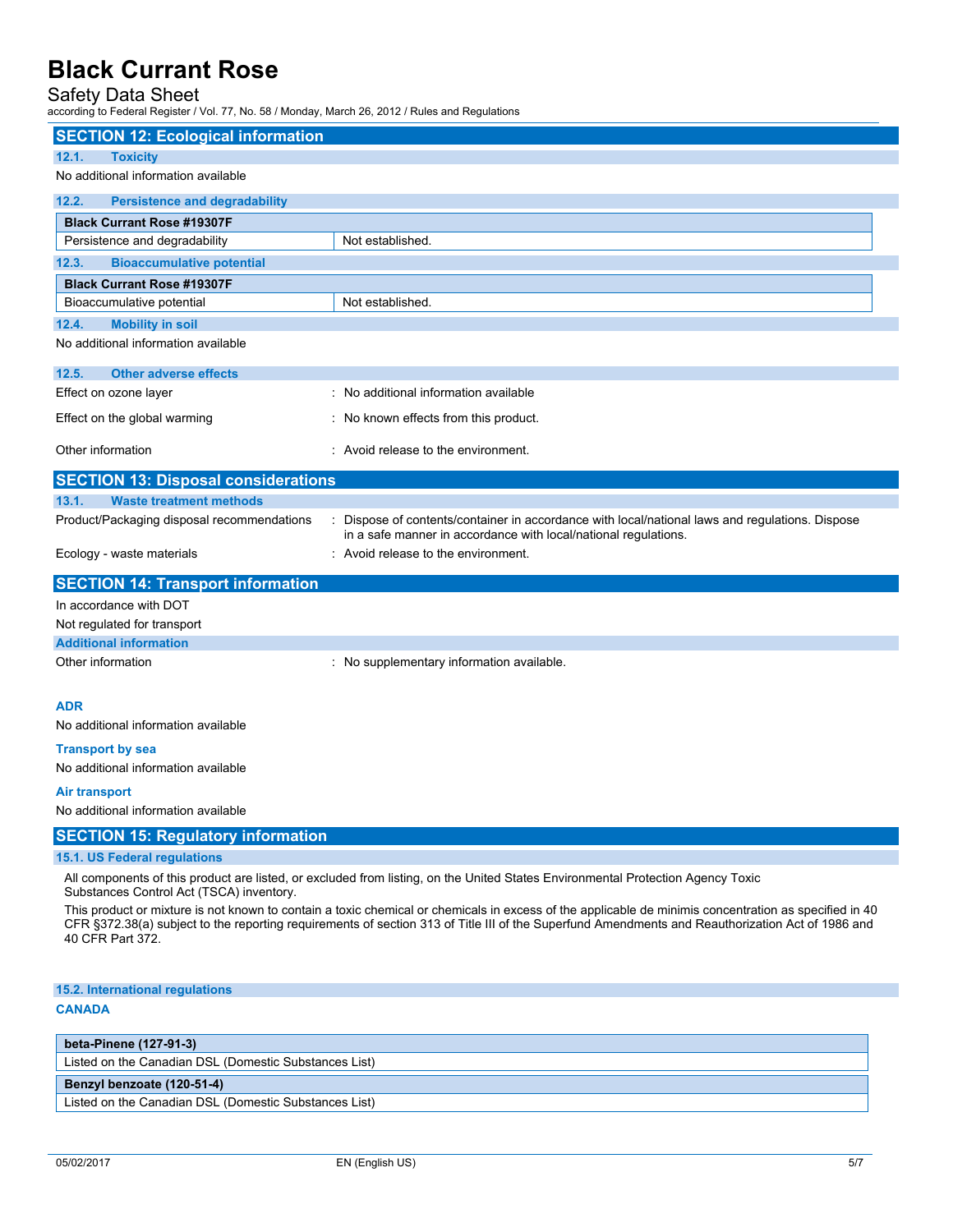### Safety Data Sheet

according to Federal Register / Vol. 77, No. 58 / Monday, March 26, 2012 / Rules and Regulations

| Linalyl acetate (115-95-7)                            |                                                                                                                                                                                                                         |  |
|-------------------------------------------------------|-------------------------------------------------------------------------------------------------------------------------------------------------------------------------------------------------------------------------|--|
| Listed on the Canadian DSL (Domestic Substances List) |                                                                                                                                                                                                                         |  |
| Hexyl cinnamic aldehyde (101-86-0)                    |                                                                                                                                                                                                                         |  |
| Listed on the Canadian DSL (Domestic Substances List) |                                                                                                                                                                                                                         |  |
| <b>Turpentine oil (8006-64-2)</b>                     |                                                                                                                                                                                                                         |  |
| Listed on the Canadian DSL (Domestic Substances List) |                                                                                                                                                                                                                         |  |
| <b>WHMIS Classification</b>                           | Class B Division 2 - Flammable Liquid<br>Class D Division 1 Subdivision B - Toxic material causing immediate and serious toxic effects<br>Class D Division 2 Subdivision B - Toxic material causing other toxic effects |  |

#### **EU-Regulations**

# **beta-Pinene (127-91-3)**

| Listed on the EEC inventory EINECS (European Inventory of Existing Commercial Chemical Substances) |
|----------------------------------------------------------------------------------------------------|
| Benzyl benzoate (120-51-4)                                                                         |
| Listed on the EEC inventory EINECS (European Inventory of Existing Commercial Chemical Substances) |
| Linalyl acetate (115-95-7)                                                                         |
| Listed on the EEC inventory EINECS (European Inventory of Existing Commercial Chemical Substances) |
| Hexyl cinnamic aldehyde (101-86-0)                                                                 |
| Listed on the EEC inventory EINECS (European Inventory of Existing Commercial Chemical Substances) |
| <b>Turpentine oil (8006-64-2)</b>                                                                  |
| Listed on the EEC inventory EINECS (European Inventory of Existing Commercial Chemical Substances) |
| Classification according to Regulation (EC) No. 1272/2008 [CLP]                                    |

Not determined

#### **Classification according to Directive 67/548/EEC [DSD] or 1999/45/EC [DPD]**

#### **15.2.2. National regulations**

#### **beta-Pinene (127-91-3)**

Listed on the AICS (Australian Inventory of Chemical Substances)

- Listed on IECSC (Inventory of Existing Chemical Substances Produced or Imported in China)
- Listed on the Japanese ENCS (Existing & New Chemical Substances) inventory
- Listed on the Japanese ISHL (Industrial Safety and Health Law) Listed on the Korean ECL (Existing Chemicals List)
- Listed on NZIoC (New Zealand Inventory of Chemicals)
- Listed on PICCS (Philippines Inventory of Chemicals and Chemical Substances)
- Listed on the Canadian IDL (Ingredient Disclosure List)
- Listed on INSQ (Mexican National Inventory of Chemical Substances)
- Listed on CICR (Turkish Inventory and Control of Chemicals)
- Listed on the TCSI (Taiwan Chemical Substance Inventory)

#### **Benzyl benzoate (120-51-4)**

Listed on the AICS (Australian Inventory of Chemical Substances)

- Listed on IECSC (Inventory of Existing Chemical Substances Produced or Imported in China)
- Listed on the Japanese ENCS (Existing & New Chemical Substances) inventory
- Listed on the Japanese ISHL (Industrial Safety and Health Law)
- Listed on the Korean ECL (Existing Chemicals List)
- Listed on NZIoC (New Zealand Inventory of Chemicals)
- Listed on PICCS (Philippines Inventory of Chemicals and Chemical Substances)
- Listed on INSQ (Mexican National Inventory of Chemical Substances)
- Listed on CICR (Turkish Inventory and Control of Chemicals)
- Listed on the TCSI (Taiwan Chemical Substance Inventory)

### **Linalyl acetate (115-95-7)**

Listed on the AICS (Australian Inventory of Chemical Substances) Listed on IECSC (Inventory of Existing Chemical Substances Produced or Imported in China) Listed on the Japanese ENCS (Existing & New Chemical Substances) inventory Listed on the Japanese ISHL (Industrial Safety and Health Law) Listed on the Korean ECL (Existing Chemicals List) Listed on NZIoC (New Zealand Inventory of Chemicals) Listed on PICCS (Philippines Inventory of Chemicals and Chemical Substances) Listed on INSQ (Mexican National Inventory of Chemical Substances) Listed on CICR (Turkish Inventory and Control of Chemicals) Listed on the TCSI (Taiwan Chemical Substance Inventory)